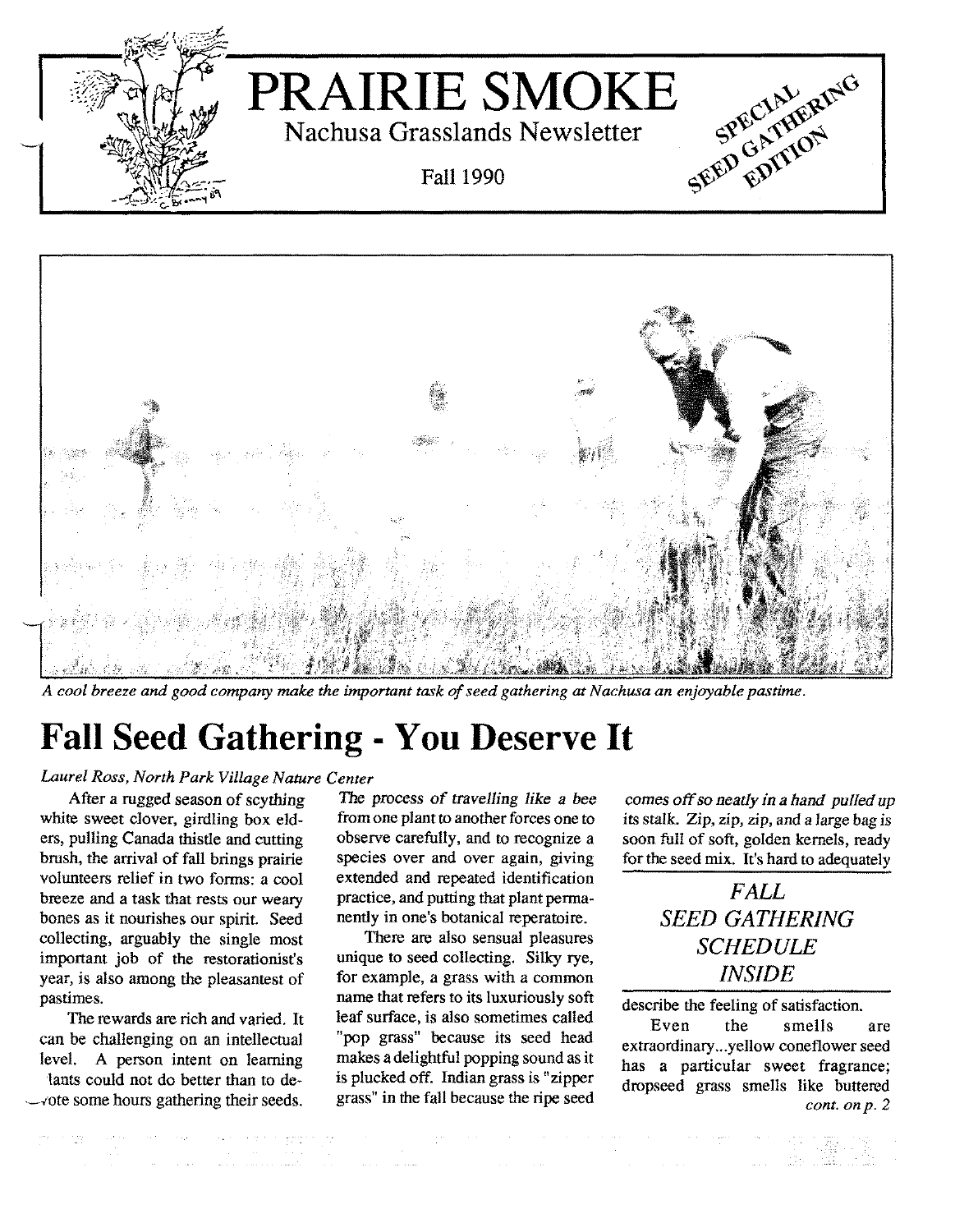

#### *cont. from p. 1*

popcorn; and perhaps less appealing, though more intense, is beardstongue, the ripe seed of which smell remarkably like equally ripe dirty socks.

As in most other prairie volunteer acti vities the camaraderie during seed gathering is impressive as everyone helps everyone in a spirit of fun. One group near Chicago, for example, invents song parodies as they work. My current favorite is "Taenidia, Taenidia" sung to the tune of Groucho Marx' "Lydia, Lydia." It sounds silly, but is useful in helping people remember the Latin name of yellow pimpernel.

And as if this were not enough, enjoyment of the seed gathering experience is enhanced by the knowledge that the work being accomplished is so important. The restoration process can only continue in direct proportion to the amount of seed which is available. People have learned the hard way that dearing brush without planting seeds in the bare soil created, only invites a bigger weed problem than before.

Are you interested? Check the schedule below and choose the dates when you can join a seed collecting party. You deserve it.

## **FALL SEED GATHERING SCHEDULE**

Sunday, September 23 1-4 p.m. Saturday, October 20 9 a.m.-12 p.m.

Saturday, September 27 9 a.m.-12 p.m. Saturday, October 27 9 a.m.-12 p.m.

Sunday, October 7 1-4 p.m. Saturday, November 3 9 a.m.-12 p.m.

Sunday, October 14 1-4 p.m. Saturday, November 10 9 a.m.-12 p.m.

*All trips will begin at the Nachusa Grasslands sign. Call Ted Wood* (815) 453-2561 *if you have questions or would like to schedule a weekday seed collecting party.*

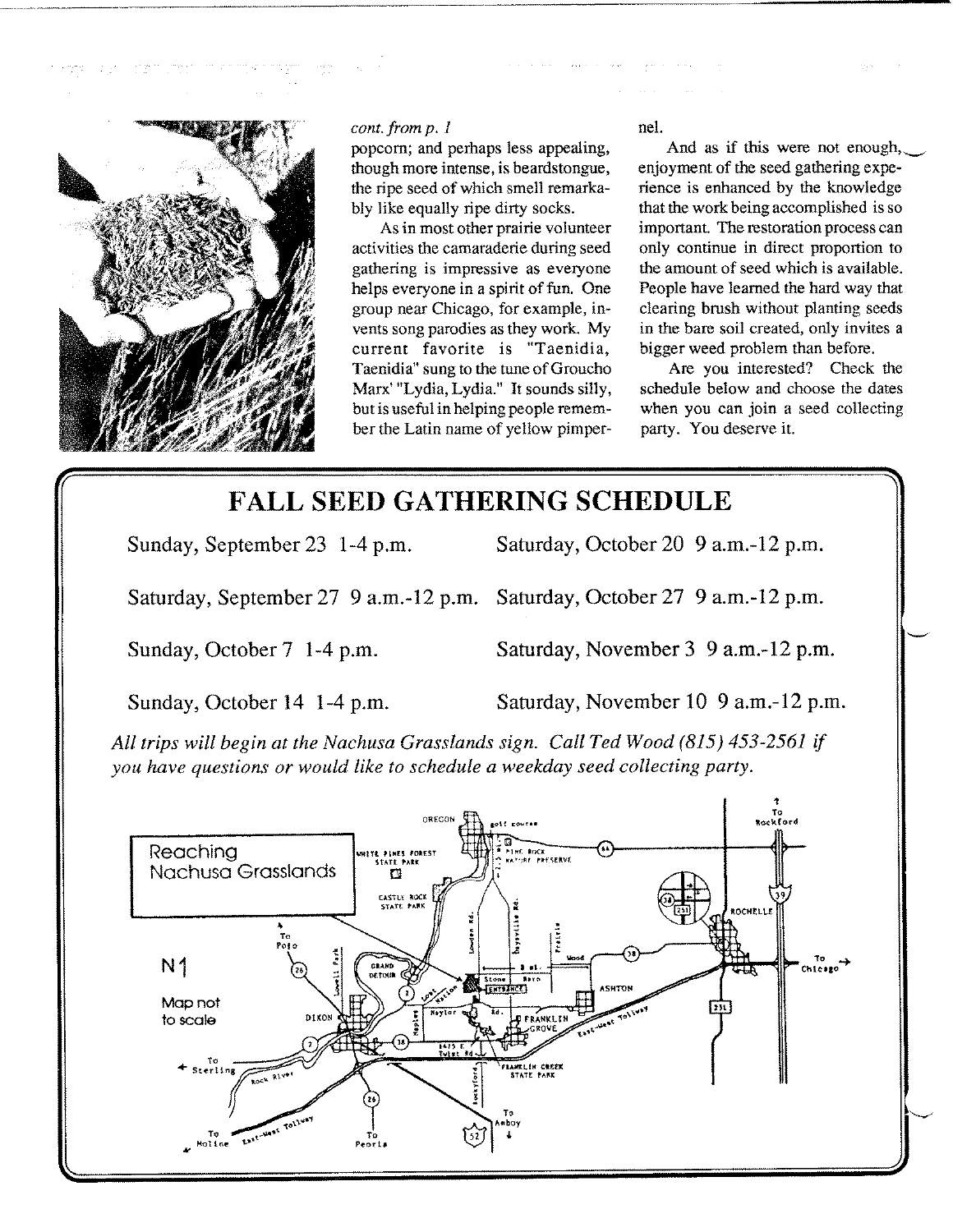1888年 - 古鶴子・四等 学授的 中春郎 172809

## ~Tips **for the Do-It-Yourselfer**

Just can't get enough seed collecting during the scheduled seed gathering days? If you're interested in setting out on your own, remember the following tips:

1) Seeds gathered for Nachusa must come from within a 50 mile radius of the preserve. Genetic variences within a species remain minimal at this distance. Be sure to obtain permission from the land owner before collecting seed.

2) Because they allow the seeds to "breathe," use paper bags instead of plastic. Use a separate bag for each species and label with species name, date and collection site. Store the bags in a cool, rodent-free place.

3) Every seed has its season. If collected too soon, seeds may not be fully developed, but wait too long and the wind, or other natural methods of seed dispersal will leave you emptyhanded. The species list below gives approximate collection dates for a few easily recognized species. Exact dates depend primarily on temperature and rainfall.

| <b>Rough or button blazing star  . mid-September to early October</b> |
|-----------------------------------------------------------------------|
|                                                                       |
|                                                                       |
| Yellow or gray-headed coneflower mid-September to November            |
|                                                                       |
|                                                                       |

## **Burn Workshop set for November 3**

Those who have looked both left ~and right from the firebreak at Nachusa's main south boundary have seen the benefits of fire. Undesirable woody and weedy plants tangle with eachother to the south, only inches from a waving stand of little blue stem stretching acres to the north. Native forbs, both common and rare, nestle beneath the blue stem, creating a prairie plant community that is beginning to look like it did hundreds of years ago.

The difference, of course, is fire. Before white settlement, fire was a natural part of Midwestern ecosystems, and today, in the field of restoration, it is a key element.

Burns are being planned for Nachusa this fall. Before they take place, a workshop has been scheduled to familiarize volunteers and other interested individuals with prescribed burning.

Ed Collins, vegetation specialist -for McHenry County, will lead the workshop Saturday, November 3, from 1-4 p.m. at the Loveland Community Center in Dixon. All aspects of burning as a management tool will be discussed--from site preparation and burn techiques to permit policies and public relation. A time for questions and anwers will follow a discussion of burn scenarios specific to Nachusa Grasslands.

Anyone interested in learning more about the use of controlled burns in encouraged to attend.